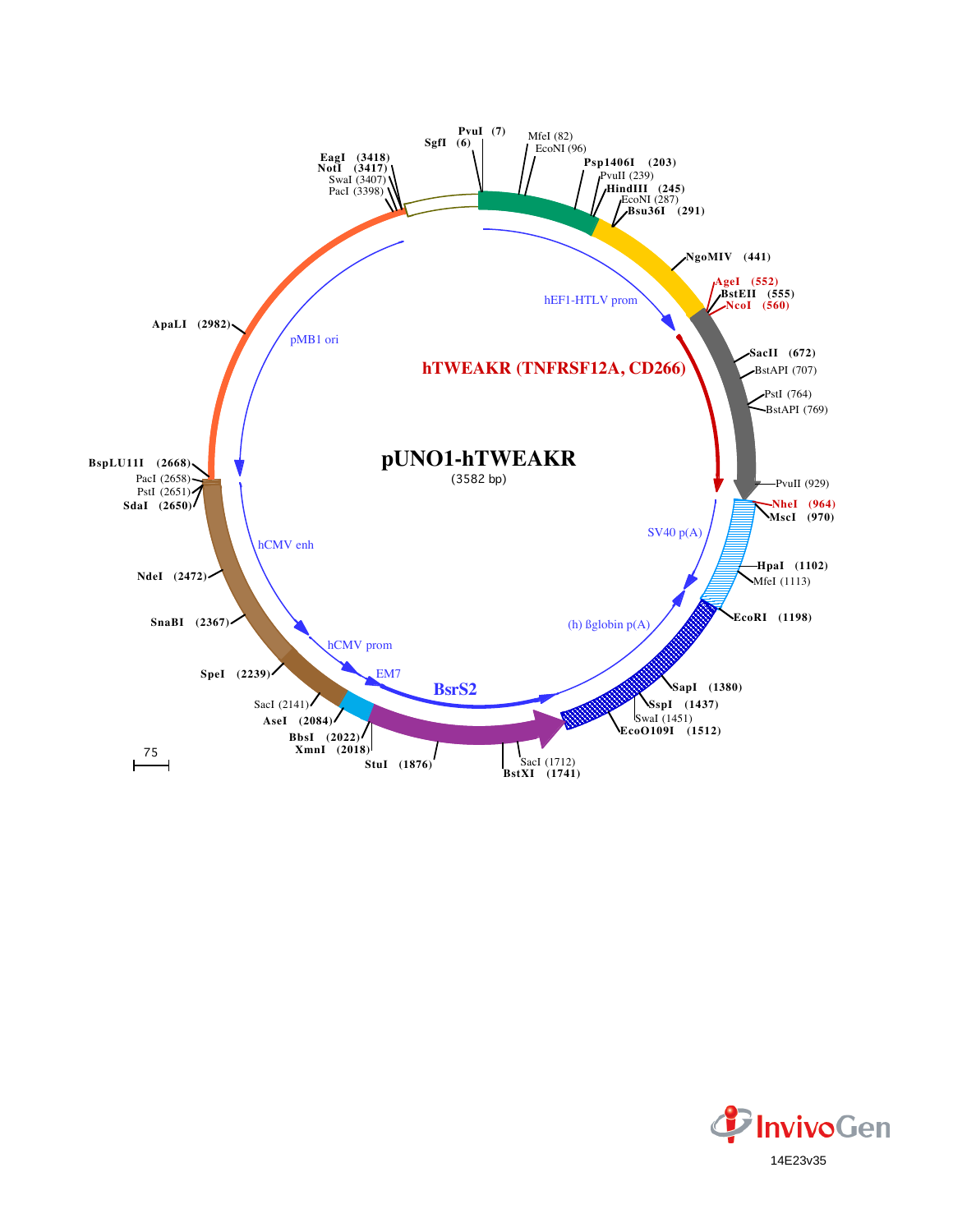**PvuI (7)**

MfeI (82) EcoNI (96)

|     | SgfI $(6)$<br>MfeI $(82)$<br>EcoNI(96)<br>1    GGATCTGCGATCGCTCCGGTGCCCGTCAGTGGGCAGAGCGCACATCGCCCACAGTCCCCGAGAAGTTGGGGGGAGGGGTCGGCAATTGAACGGGTGCCTA                                                                                                                                                                                                                                                                                                                                                                                                                                                                                                                                                                                                                                                                                                                                                                                                                                                                                                                                                                                                                                                                                                                                                                                                       |
|-----|-----------------------------------------------------------------------------------------------------------------------------------------------------------------------------------------------------------------------------------------------------------------------------------------------------------------------------------------------------------------------------------------------------------------------------------------------------------------------------------------------------------------------------------------------------------------------------------------------------------------------------------------------------------------------------------------------------------------------------------------------------------------------------------------------------------------------------------------------------------------------------------------------------------------------------------------------------------------------------------------------------------------------------------------------------------------------------------------------------------------------------------------------------------------------------------------------------------------------------------------------------------------------------------------------------------------------------------------------------------|
|     | 101 GAGAAGGTGGCGCGGGGTAAACTGGGAAAGTGATGTCGTGTACTGGCTCCGCCTTTTTCCCGAGGGTGGGGGAACCGTATATAAGTGCAGTAGTCGCC                                                                                                                                                                                                                                                                                                                                                                                                                                                                                                                                                                                                                                                                                                                                                                                                                                                                                                                                                                                                                                                                                                                                                                                                                                                    |
|     | $\textbf{HindIII}$ (245)<br>Bsu36I (291)<br>Psp1406I (203)<br>PvuII $(239)$<br>EcoNI (287)                                                                                                                                                                                                                                                                                                                                                                                                                                                                                                                                                                                                                                                                                                                                                                                                                                                                                                                                                                                                                                                                                                                                                                                                                                                                |
|     | 301 GCCATCCACGCCGGTTGAGTCGCGTTCTGCCGCCTCCCGCCTGTGGTGCCTCCTGAACTGCGTCCGCCGTCTAGGTAAGTTTAAAGCTCAGGTCGAGACC                                                                                                                                                                                                                                                                                                                                                                                                                                                                                                                                                                                                                                                                                                                                                                                                                                                                                                                                                                                                                                                                                                                                                                                                                                                  |
|     | $NgoMIV$ (441)                                                                                                                                                                                                                                                                                                                                                                                                                                                                                                                                                                                                                                                                                                                                                                                                                                                                                                                                                                                                                                                                                                                                                                                                                                                                                                                                            |
|     | NcoI (560)<br><b>BstEII</b> (555)<br>AgeI (552)<br>501 TCTGTTCTGCGCCGTTACAGATCCAAGCTGTGACCGGCGCCTACCTGAGATCACCGGTCACCATGGCTCGGGGCTCGCTGCCGGGTTGCTGCGGCTCCT<br>1 <sup>M</sup> M A R G S L R R L L R L L<br>SacII $(672)$<br>601 CGTGCTGGGGCTCTGGCTGGCGTTGCTGCGCTCCGTGGCCGGGGAGCAAGCGCCAGGCACCGCCCCCTGCTCCCGCGGCAGCTCCTGGAGCGCGGACCTG<br>13 <sup>}</sup> V L G L W L A L L R S V A G E Q A P G T A P C S R G S S W S A D L<br><b>BstAPI</b> (769)<br><b>BstAPI</b> (707)<br>PstI (764)<br>701 GACAAGTGCATGGACTGCGCGTCTTGCAGGGCGCGACCGCACAGGGACTTCTGCCTGGGCTGCGCTGCAGCACCTCCTGCCCCCTTCCGGCTGCTTTGGC<br>47 D K C M D C A S C R A R P H S D F C L G C A A A P P A P F<br>RLL<br>801 CCATCCTTGGGGGCGCTCTGAGCCTGACCTTCGTGCTGGGGCTGCTTTTCTGGCTTTTTGGTCTGGAGACGATGCCGCAGGAGAGAAGTTCACCACCCC<br>80 PILGGAL SL TFVL GL L S G FL V W R R C R R R E K F T T P<br>MscI (970)<br><b>NheI</b> (964)<br>PvuII (929)<br>901 CATAGAGGAGACCGGCGGAGAGGGCTGCCCAGCTGTGGCGCTGATCCAGTGACAATGTGCCCCCGCTAGCTGGCCAGACATGATAAGATACATTGATGAG<br>113 <sup>3</sup> I E E T G G E G C P A V A L I Q $\bullet$<br>1001 TTTGGACAAACCACAACTAGAATGCAGTGAAAAAAATGCTTTATTTGTGAAATTTGTGATGCTATTGCTTTATTTGTAACCATTATAAGCTGCAATAAAC<br><b>HpaI</b> (1102) MfeI (1113)<br>EcoRI (1198)<br>1101 AAGTTAACAACAACAATTGCATTCATTTTATGTTTCAGGTTCAGGGGGAGGTGTGGGAGGTTTTTTTAAAGCAAGTAAAACCTCTACAAATGTGGTATGGA |
|     | 1201 ATTCTAAAATACAGCATAGCAAAACTTTAACCTCCAAATCAAGCCTCTACTTGAATCCTTTTCTGAGGGATGAATAAGGCATAGGCATCAGGGGCTGTTG                                                                                                                                                                                                                                                                                                                                                                                                                                                                                                                                                                                                                                                                                                                                                                                                                                                                                                                                                                                                                                                                                                                                                                                                                                                 |
|     | SapI (1380)<br>1301 CCAATGTGCATTAGCTGTTTGCAGCCTCACCTTCTTTCATGGAGTTTAAGATATAGTGTATTTTCCCAAGGTTTGAACTAGCTCTTCATTTCTTTATGTT                                                                                                                                                                                                                                                                                                                                                                                                                                                                                                                                                                                                                                                                                                                                                                                                                                                                                                                                                                                                                                                                                                                                                                                                                                  |
|     | SspI (1437)<br>SwaI (1451)                                                                                                                                                                                                                                                                                                                                                                                                                                                                                                                                                                                                                                                                                                                                                                                                                                                                                                                                                                                                                                                                                                                                                                                                                                                                                                                                |
|     | EcoO109I (1512)<br>1501 TCCAGATGCTCAAGGCCCTTCATAATATCCCCCAGTTTAGTAGTTGGACTTAGGGAACAAAGGAACCTTTAATAGAAATTGGACAGCAAGAAAGCGAGCT                                                                                                                                                                                                                                                                                                                                                                                                                                                                                                                                                                                                                                                                                                                                                                                                                                                                                                                                                                                                                                                                                                                                                                                                                              |
|     | 1601 TCTAGCTTTAGTTCCTGGTGTACTTGAGGGGGATGAGTTCCTCAATGGTGGTTTTGACCAGCTTGCCATTCATCTCAATGAGCACAAAGCAGTCAGGAGC<br><del>14</del> 11 •<br>N R T Y K L P I L E<br>Ε<br>T T K V L K G N M<br>- E<br>V F<br>L.<br>$\mathbb{C}$<br>D P A<br>$\blacksquare$                                                                                                                                                                                                                                                                                                                                                                                                                                                                                                                                                                                                                                                                                                                                                                                                                                                                                                                                                                                                                                                                                                           |
|     | SacI (1712)<br><b>BstXI</b> (1741)<br>1701 ATAGTCAGAGATGAGCTCTCTGCACATGCCACAGGGGCTGACCACCCTGATGGATCTGTCCACCTCATCAGAGTAGGGGTGCCTGACAGCCACAATGGTG<br>110 Y D S I L E R C M G C P S V V R I<br>S.<br>R —<br>VEDSYPHRVAVIT<br>D                                                                                                                                                                                                                                                                                                                                                                                                                                                                                                                                                                                                                                                                                                                                                                                                                                                                                                                                                                                                                                                                                                                               |
| 431 | Stul (1876)<br>764D F D K Q G N S V A S G I A<br>$\vert$ A E<br>A C<br>G<br>E.<br>V T<br>$\mathsf{V}$<br>R<br>Y<br>$\mathsf{A}$<br>H V A S<br>$\mathbf{I}$<br>1901 TGATCTCCCCAGTCTTGGTCCTGATGGCCGCCCCGACATGGTGCTTGTTGTCCTCATAGAGCATGGTGATCTTCTCAGTGGCGACCTCCACCAGCTCCAG<br>I E G T K T R I A A G V H H K N D E Y L M T I<br>K E<br>TAVE<br>VL EL<br>BbsI (2022)                                                                                                                                                                                                                                                                                                                                                                                                                                                                                                                                                                                                                                                                                                                                                                                                                                                                                                                                                                                           |
|     | XmnI (2018)<br>AseI (2084)<br>2001 ATCCTGCTGAGAGATGTTGAAGGTCTTCATGGTGGCCCTCCTATAGTGAGTCGTATTATACTATGCCGATATACTATGCCGATGATTAATTGTCAAAACA<br>10 <sup>4</sup> D Q Q S I N F T K M                                                                                                                                                                                                                                                                                                                                                                                                                                                                                                                                                                                                                                                                                                                                                                                                                                                                                                                                                                                                                                                                                                                                                                            |
|     | SacI (2141)<br>2101 GCGTGGATGGCGTCTCCAGCTTATCTGACGGTTCACTAAACGAGCTCTGCTTATATAGACCTCCCACCGTACACGCCTACCGCCCATTTGCGTCAATGGG                                                                                                                                                                                                                                                                                                                                                                                                                                                                                                                                                                                                                                                                                                                                                                                                                                                                                                                                                                                                                                                                                                                                                                                                                                  |
|     | Spel (2239)                                                                                                                                                                                                                                                                                                                                                                                                                                                                                                                                                                                                                                                                                                                                                                                                                                                                                                                                                                                                                                                                                                                                                                                                                                                                                                                                               |
|     | <b>SnaBI</b> (2367)<br>2301 CAAACCGCTATCCACGCCCATTGATGTACTGCCAAAACCGCATCATCATGGTAATAGCGATGACTAATACGTAGATGTACTGCCAAGTAGGAAAGTCCCA                                                                                                                                                                                                                                                                                                                                                                                                                                                                                                                                                                                                                                                                                                                                                                                                                                                                                                                                                                                                                                                                                                                                                                                                                          |
|     | Ndel (2472)<br>2401 TAAGGTCATGTACTGGGCATAATGCCAGGCGGGCCATTTACCGTCATTGACGTCAATAGGGGGCGTACTTGGCATATGATACACTTGATGTACTGCCAAG                                                                                                                                                                                                                                                                                                                                                                                                                                                                                                                                                                                                                                                                                                                                                                                                                                                                                                                                                                                                                                                                                                                                                                                                                                  |